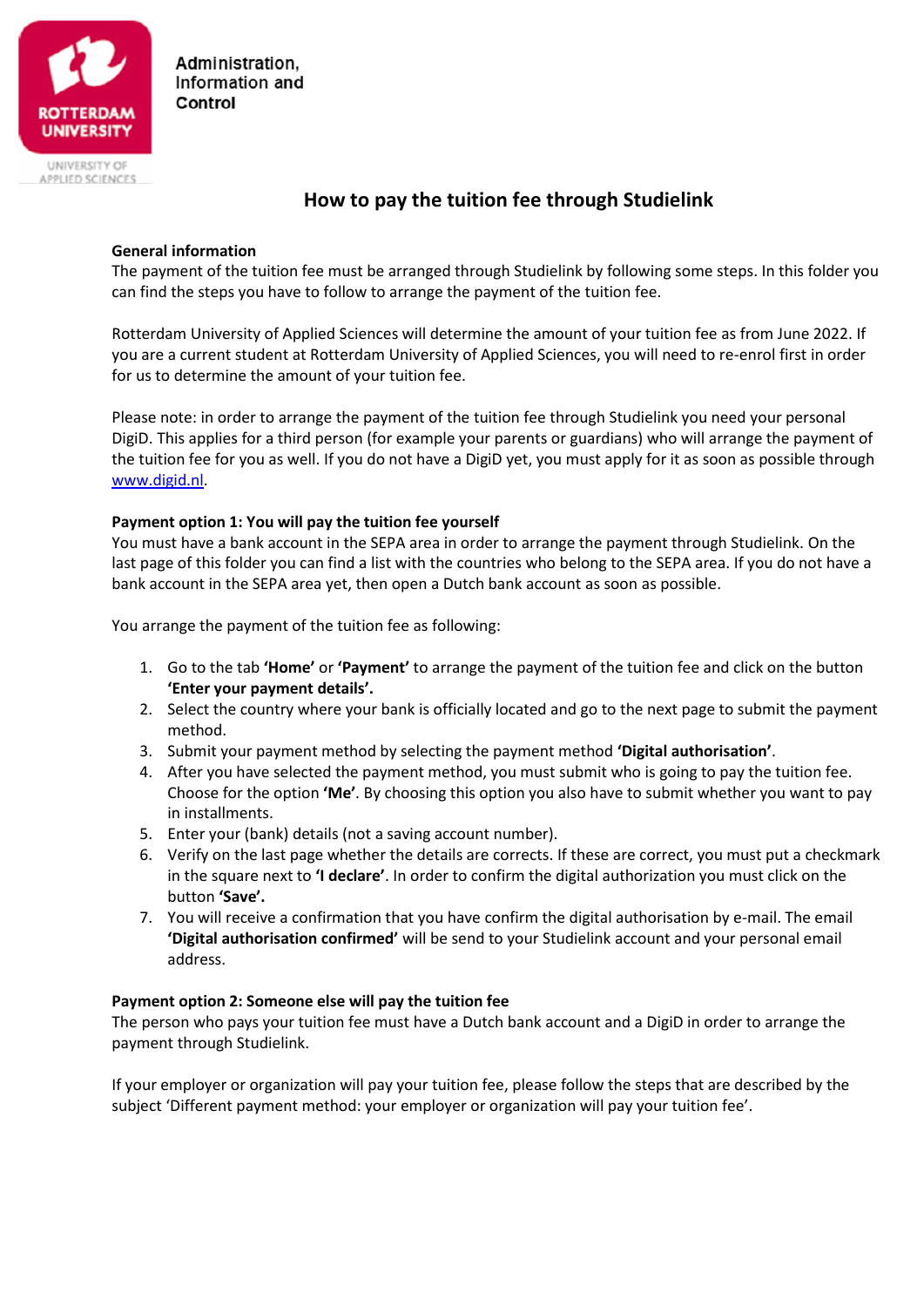You arrange the payment of the tuition fee as following:

- 1. Go to the tab **'Home'** or **'Payment'** to arrange the payment of the tuition fee and click on the button **'Enter your payment details'.**
- 2. Select the country where your bank is officially located and go to the next page to submit the payment method.
- 3. Submit your payment method by selecting the payment method **'Digital authorisation'**.
- 4. After you have selected the payment method, you must submit who is going to pay the tuition fee. Choose for the option **'Someone else'**.
- 5. Verify on the last page whether the details are corrects. If these are correct, you must put a checkmark in the square next to **'I declare'**. In order to save these details you must click on the button **'Save'**.
- 6. You will receive an email through Studielink with instructions how the other person can confirm the digital authorisation. Send this email directly to this person.
- 7. They will receive an email with a link to arrange the payment of the tuition fee. Please note: this person will need a personal DigiD in order to log in.
- 8. This person arranges the payment of the tuition fee by login in to Studielink first via the link and then by submitting the payment details and method.
- 9. The person who is going to pay the tuition fee must verify on the last page if the details are correct. If these are correct, this person must put a checkmark in the square next to **'I declare'**. In order to confirm the digital authorisation this person must click on the button **'Save'.**
- 10. After the digital authorisation has been confirmed, you will receive a confirmation. The email **'Digital authorisation confirmed'** will be send to your Studielink account and your personal email address

# **Payment option 3: Different payment method**

In some cases it is not possible to arrange the payment through Studielink. This is when your employer or an organization pays the tuition fee or when you also pay the tuition fee at another educational institution. Please read the following information about how to arrange the tuition fee in these two cases.

# 3.1 Your employer or an organization will pay your tuition fee

Step 1: Download the form 'Betalingsregeling werkgever/instelling'

Download the form 'Betalingsregeling werkgever/instelling' on Hint > Studie > Studenten Service Center > Forms & Brochures. The form **'Betalingsregeling werkgever/instelling'** will be available on Hint as from June 2022.

Please note: as from June 2022 you will receive an email through Studielink with the amount of the tuition fee that applies to you for the academic year 2022-2023.

#### Step 2: Hand in the form 'Betalingsregeling werkgever/instelling'

With the form **'Betalingsregeling werkgever/instelling'** the employer/organization guarantees the payment of the tuition fee. The Student Service Center (SSC) must receive this form by **July 31st , 2022 at the latest**. After the receipt of the form (completely filled in and signed by both parties) SSC will send an invoice to the employer/organization which must be paid **by August 31st , 2022 at the latest**.

#### 3.2 You also pay the tuition fee at another educational institution

If you are also a student at another educational institution and you have to pay the legal tuition fee there, you can qualify for exemption of payment at Rotterdam University of Applied Sciences.

Step 1: Apply for a Proof of Payment of the Tuition Fee

You must apply for a Proof of Payment of the Tuition Fee at the educational institution where you have paid the tuition fee.

# Step 2: Hand in Proof of Payment of the Tuition Fee

After the receipt of the proof you have to hand in the original 'Proof of Payment of the Tuition Fee' at the SSC